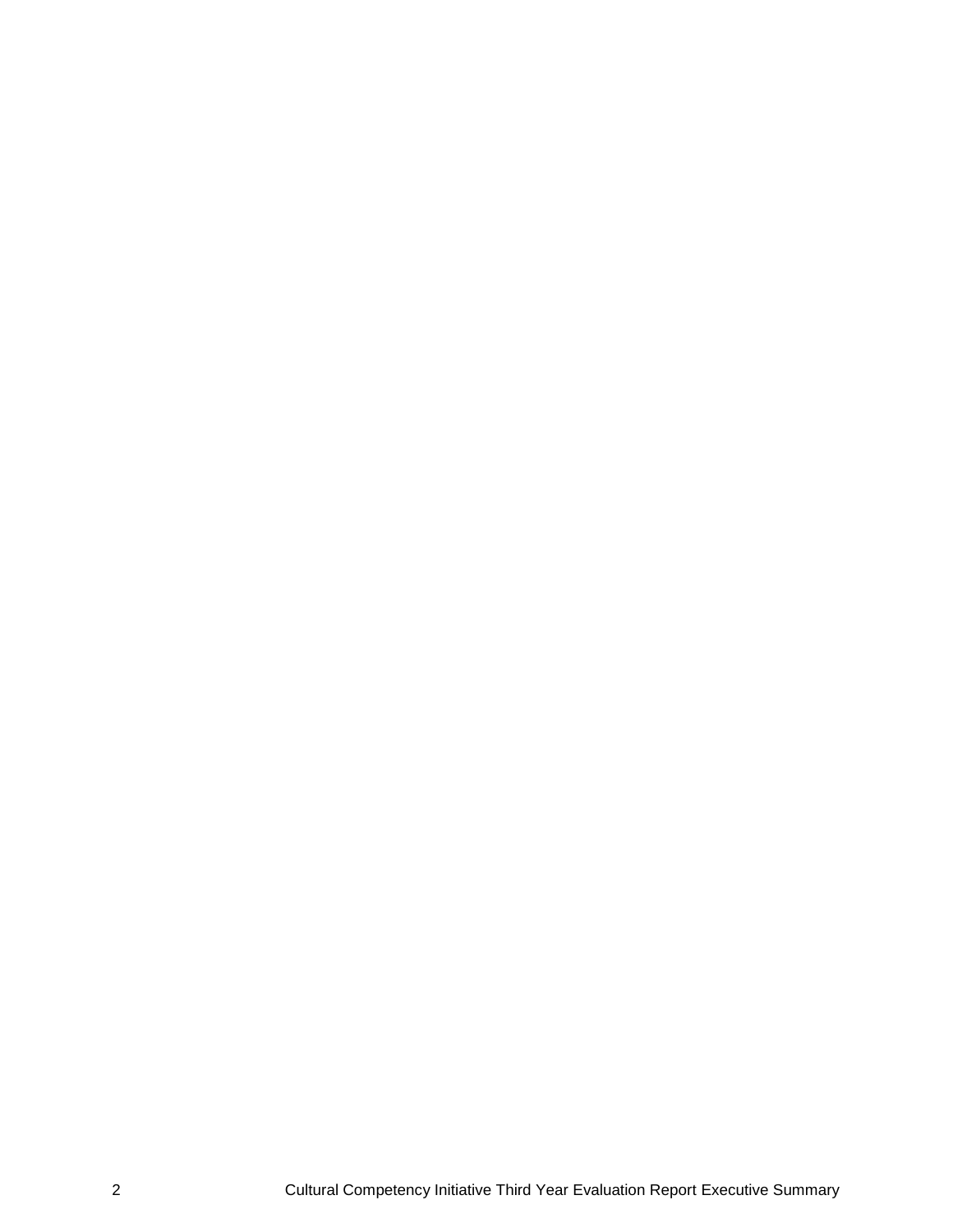## **This report was prepared by:**

Walter T Boulden, Ph.D.



Join us as we celebrate 60 years of commitment to mental health and social services in the Kansas City recion. Learn more at rdikc.org



*Kansas City's Leader for Evaluation, Research and Consultation Services Since 1950*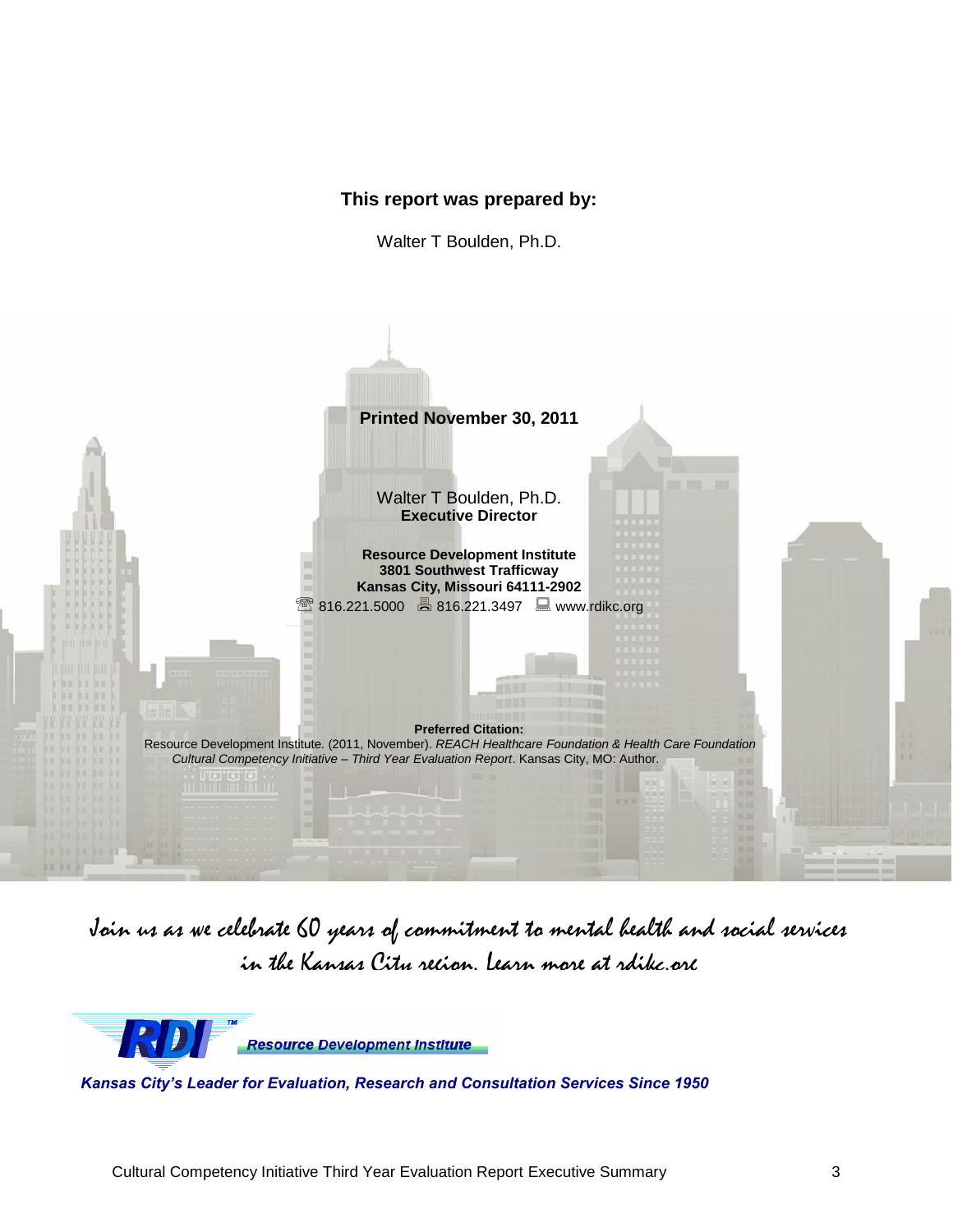Cultural Competency Initiative Third Year Evaluation Report

# November 2011

# **Executive Summary**

In 2008, the REACH Healthcare Foundation launched the Cultural Competency Initiative which "aims to increase understanding and practice of cultural competency in health and human service organizations in the Foundation's six-county service area, with a long-term goal of reducing barriers that contribute to health disparities."<sup>1</sup> The Health Care Foundation of Greater Kansas City joined the initiative in fall 2010, expanding the number of regional nonprofit organizations involved. The initiative focuses on policies, practices and internal structures that influence cultural competence within organizations.

"The long-term goal of the Cultural Competency Initiative is a reduction in disparities in healthcare in the geographic service area the two Foundations serve."<sup>2</sup> Intermediate outcomes include:

- 1. To increase organizational understanding of national best practices and encourage organizations to adjust their service delivery accordingly to meet the particular needs of the individuals, families, organizations and communities they serve;
- 2. To enable nonprofit health and human service providers to identify the needs and helpseeking behaviors of the individuals they serve;
- 3. To engage other foundations in the Greater Kansas City area that share an understanding of cultural competency and seek their commitment to explore collaborative efforts in this area;
- 4. To develop a stakeholder group that will identify priorities for future initiative activities;
- 5. To establish a cadre of nonprofit leaders who will advance cultural competency beyond the life of this initiative."<sup>3</sup>

# **Evaluation**

The REACH Healthcare Foundation contracted with Resource Development Institute (RDI) to provide technical assistance in the development of an evaluation plan to conduct an evaluation of the Cultural Competency Initiative. To help guide the initiative, the Cultural Competency Steering Committee recommended and the initiative adopted the definition for **cultural competence** used by the Office of Minority Health, U.S. Department of Health and Human Services:

"Cultural and linguistic competence is a set of congruent behaviors, attitudes, and policies that come together in a system, agency, or among professionals that enables effective work in crosscultural situations. 'Culture' refers to integrated patterns of human behavior that include the language, thoughts, communications, actions, customs, beliefs, values, and institutions of racial,

 $\overline{a}$ 

<sup>&</sup>lt;sup>1</sup> REACH (2008) *Cultural Competency Initiative.* (Informational Handout – see Appendix A)

 $<sup>2</sup>$  Ibid</sup>

 $3$  lbid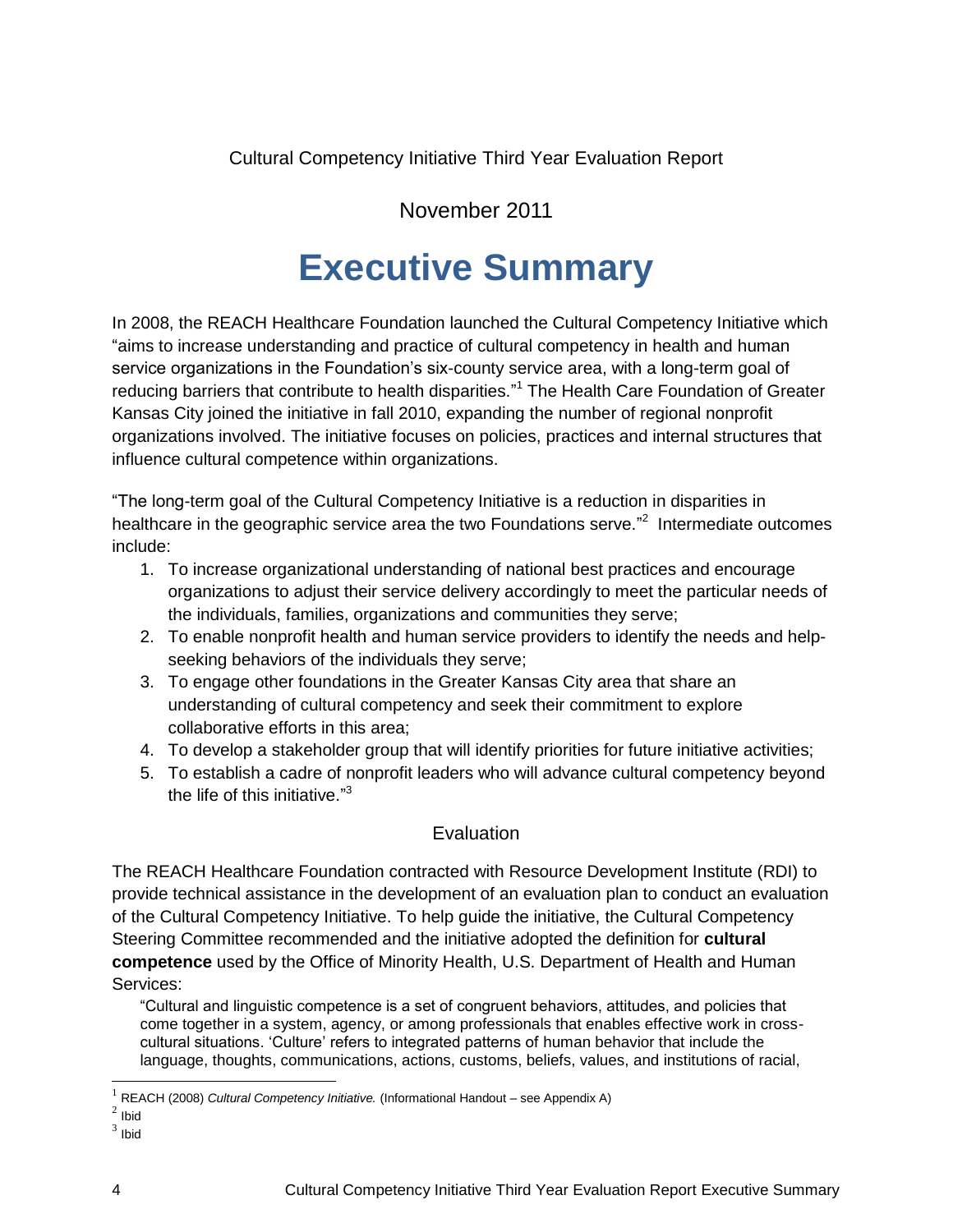ethnic, religious, or social groups. 'Competence' implies having the capacity to function effectively as an individual and an organization within the context of the cultural beliefs, behaviors, and needs presented by consumers and their communities (Adapted from Cross, Bazaron and Isaacs,  $1989.$ "

In discussions pursuant to adopting the definition, the Initiative Steering Committee agreed that the understanding cultural competence as an **ongoing** lifelong **process** was critical to the initiative's success. Based on that understanding, the technical assistance offered to initiative grantees has been focused on facilitating *organizational and infrastructural change* in order to assist agencies and systems in their development of a sustainable organizational capacity to function effectively within the context of the changing cultural beliefs, behaviors, and needs presented by agency personnel, consumers and their communities.

# Evaluation Framework

Guided by the four key areas highlighted in the initiative's definition for cultural competence: 1) *congruent*; 2) *behaviors*; 3) *attitudes*; and 4) *policies*; the intermediate (leading) indicators identified by the Cultural Competency Steering Committee during the formative evaluation process focused on 1) changes in policies / procedures; changes in attitudes, motivations, and skills; changes in leadership support, planning, and the service design process, and changes in the provision of direct services.

Evaluators applied an ecological perspective which focuses on the continuous interaction and transactions between agency personnel and agency policies, in the development of an evaluation framework in part because the point of intervention by the consults was focused on the work of each organization's equivalent of a cultural competency committee structure. This framework also allowed for the flexibility required in assessing such a wide variety of groups participating in the initiative and receiving technical assistance.

The consultants focused much of their technical assistance on helping build each agency's cultural competency committee's capacity to facilitate organizational and infrastructural change in order to assist the organization in their development of a sustainable organizational capacity to function effectively within the context of the changing cultural beliefs, behaviors, and needs presented by agency personnel, consumers and their communities.

In measuring each of the projected outcomes, evaluators aggregated data from various sources (including: notes from observation of the Learning Community, minutes from steering committee meetings, intervention summaries from the consultants, interviews with recipients and the consultants, focus groups, and online surveys. It should be noted that at the time of the March 2001 online survey the first cohort of eight TA recipients had been receiving TA an average of nine months and at the time of the August 2011 online survey the first cohort had been receiving TA an average of fourteen months and the second cohort of eight TA recipients for five months. A summary of the findings for each of the projected outcomes is presented below.

 $\overline{a}$ 

<sup>4</sup> *Cross, T., Bazron, B., Dennis K., & Isaacs, M., (1989). Towards A Culturally Competent System of Care Volume I. Washington, D.C.: Georgetown University Child Development Center, CASSP Technical Assistance Center*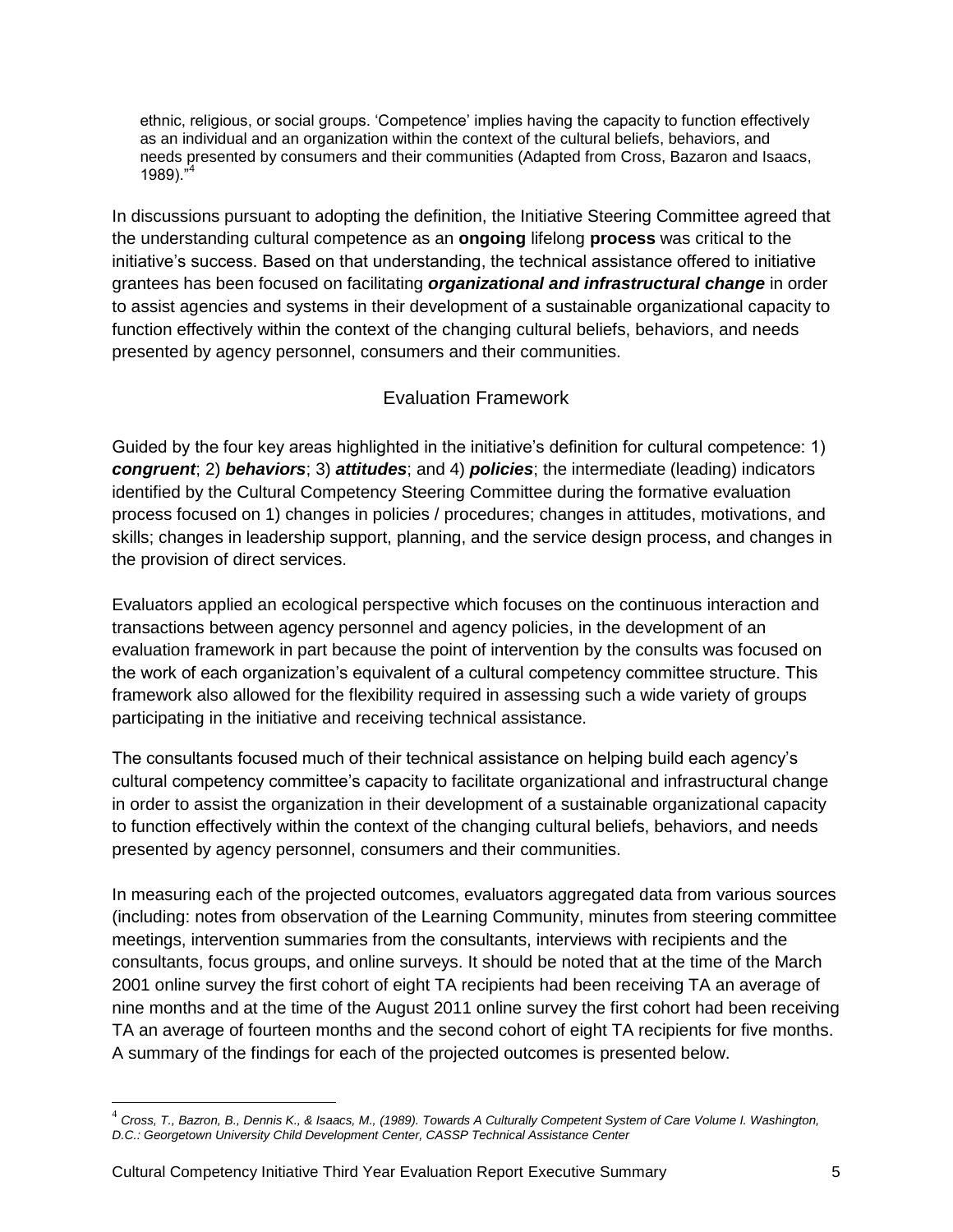# **Cultural Competency**

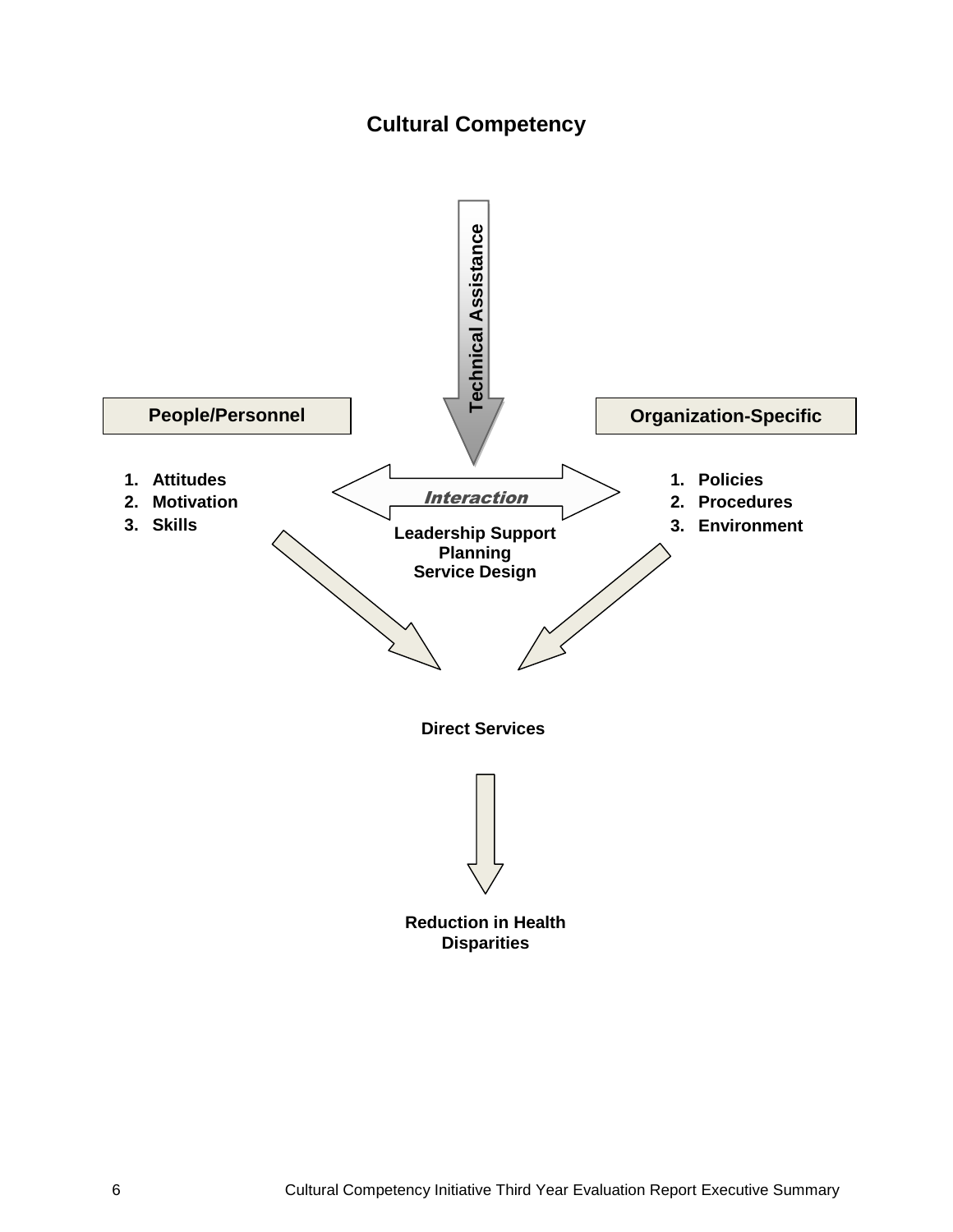- 1. To increase organizational understanding of national best practices and encourage organizations to adjust their service delivery accordingly to meet the particular needs of the individuals, families, organizations and communities they serve;
- 2. To enable nonprofit health and human service providers to identify the needs and helpseeking behaviors of the individuals they serve;

The indicators of success identified for these outcomes by the Cultural Competency Steering Committee during the formative evaluation process for focused on organizational policies / procedures; personnel's attitudes, motivations, and skills; leadership support, planning, and the service design process; and direct services.

#### *Summary of findings relevant to changes in organizational policies and procedures*



#### *Summary of findings relevant to changes in leadership support, planning, and the service design process*

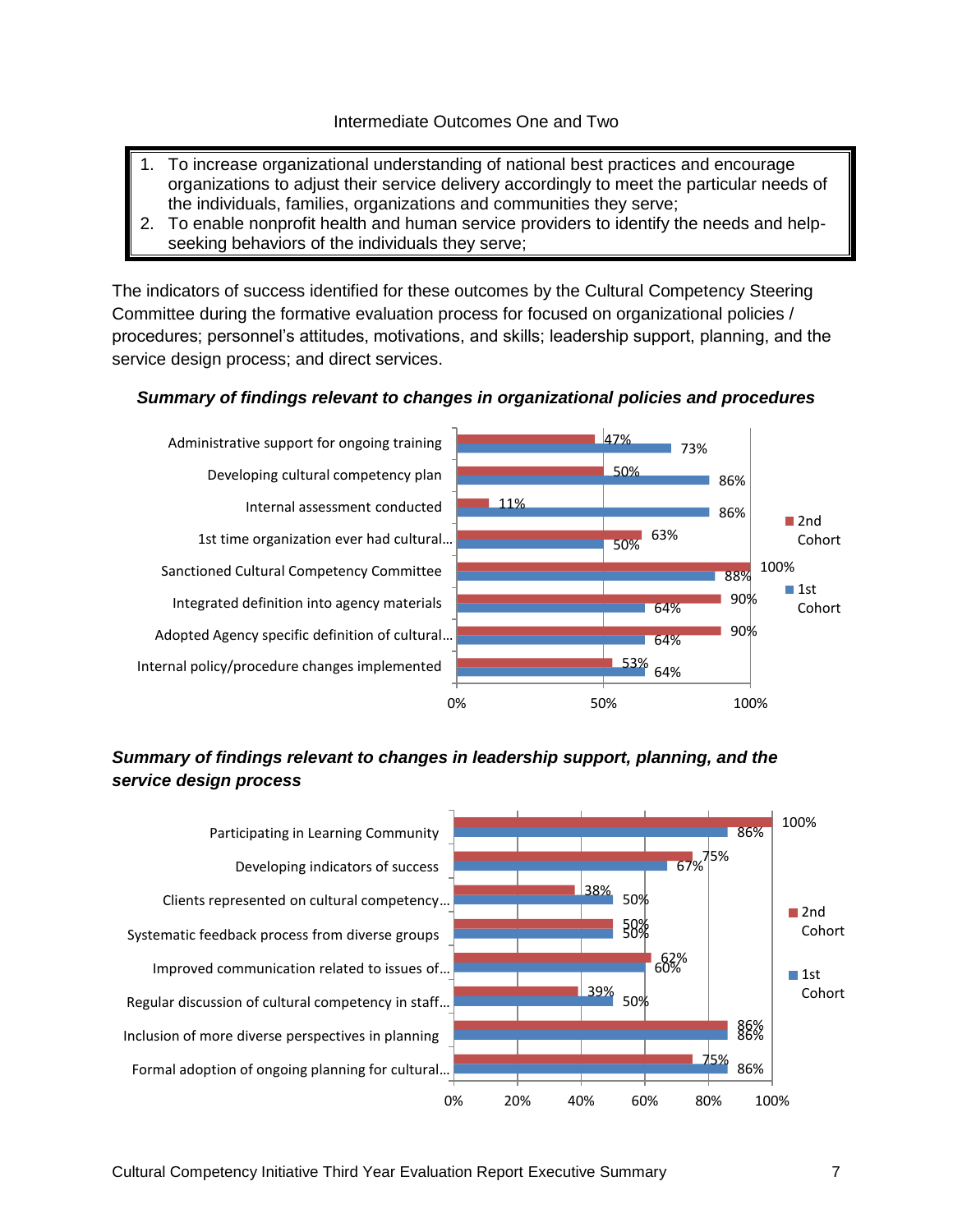#### *Summary of findings relevant to changes in personnel's attitudes, motivations, and skills*



#### *Summary of findings relevant to changes in direct services*



"I am so, so glad that we have been afforded this opportunity to work with the consultants. They have helped move our organization forward and I am relieved to have them continue to work with us beyond the initial technical assistance award period. We have so much yet to do and having an objective, knowledgeable outside resource helping to guide us, train us, and give us perspective has proved invaluable. (TA recipient)"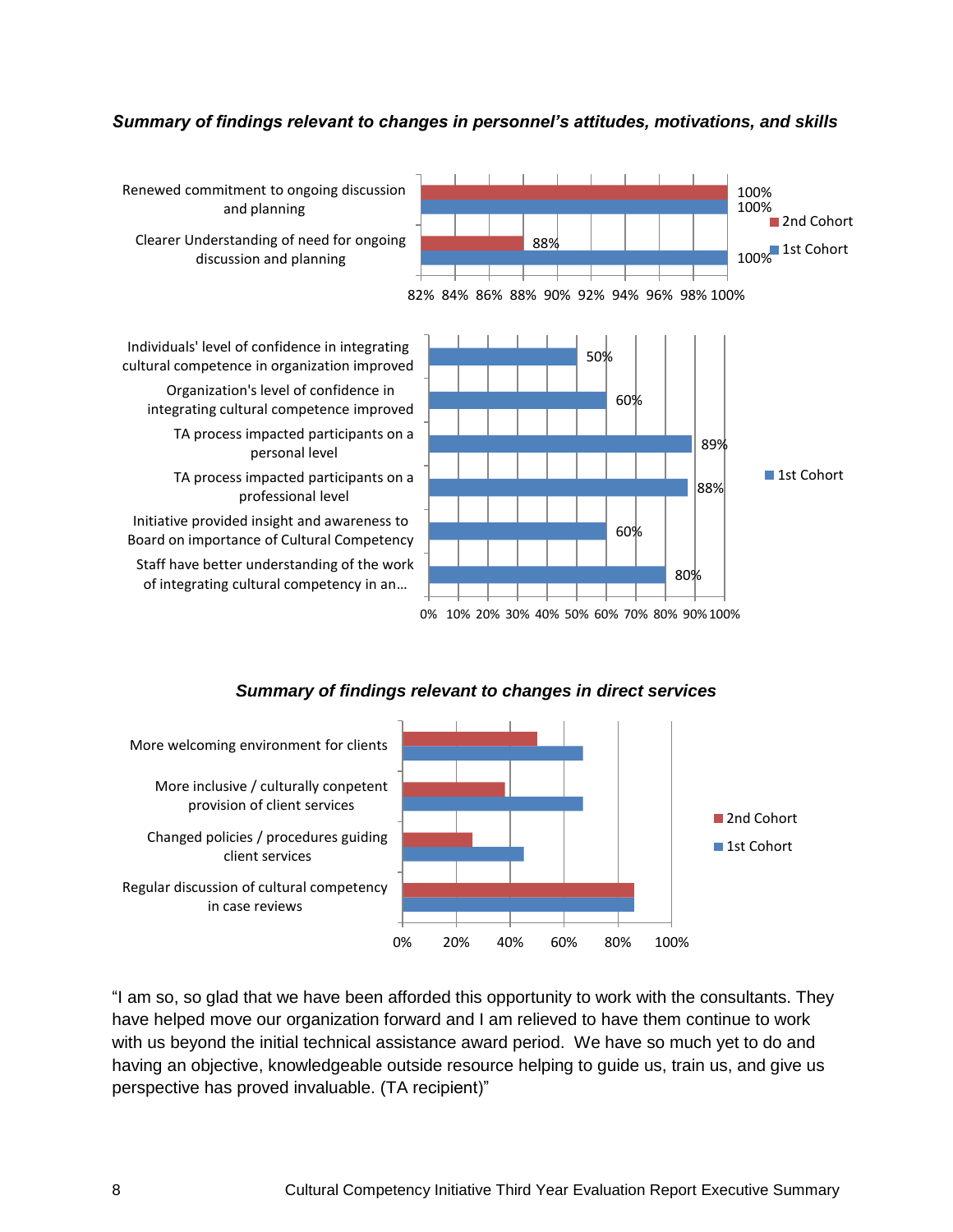## Intermediate Outcome Three

To engage other foundations in the Greater Kansas City area that share an understanding of cultural competency and seek their commitment to explore collaborative efforts in this area;

- The Health Care Foundation of Greater Kansas City (HCF) partnered with the REACH Healthcare Foundation in sponsoring/funding the Cultural Competency Initiative (allowing for expansion of the number of recipients of the technical assistance grants for 2011).
- The Initiative has sponsored two Kansas City area *Funder's Forums on Cultural Competency*.
- The Jackson County Community Mental Health Fund and Shumaker Family Foundation have indicated an interest in partnering in the sponsorship of the Initiative (allowing for expansion of the number of recipients of the technical assistance grants for 2012).

# Intermediate Outcome Four

## To develop a stakeholder group that will identify priorities for future initiative activities.

- In April, 2009 the initiative established and sanctioned the Cultural Competency Steering Committee which includes active participation by REACH Healthcare Foundation Board and staff members, Health Care Foundation of Greater Kansas City staff; representatives from the Office of Minority Health from the states of Kansas and Missouri; a representative of the Department of Health and Human Services Minority Health Regional Health Consultant for Region VII; and representatives of multiple area organizations and institutions which focus on cultural competency and inclusion. The Committee meets on a monthly basis.
- The Initiative Steering Committee adopted the definition for Cultural Competence.
- $\bullet$ The Initiative Steering Committee developed a menu of indicators of cultural competency.
- The Initiative Steering Committee developed the criteria and procedures for offering community organizations the opportunity for technical assistance (TA) in the area of cultural competence (the first time this structure had been used by REACH).
- The Initiative Steering Committee reviews applications and makes recommendations to concerning which agencies should receive the TA.

# Intermediate Outcome Five

To establish a cadre of nonprofit leaders who will advance cultural competency beyond the life of this initiative.

The fifth objective of the Cultural Competency Initiative is to establish a cadre of nonprofit leaders who will advance cultural competency beyond the life of this initiative. A Learning Community made up of recipients (both first and second year) was established in 2010 and meets on a monthly basis.